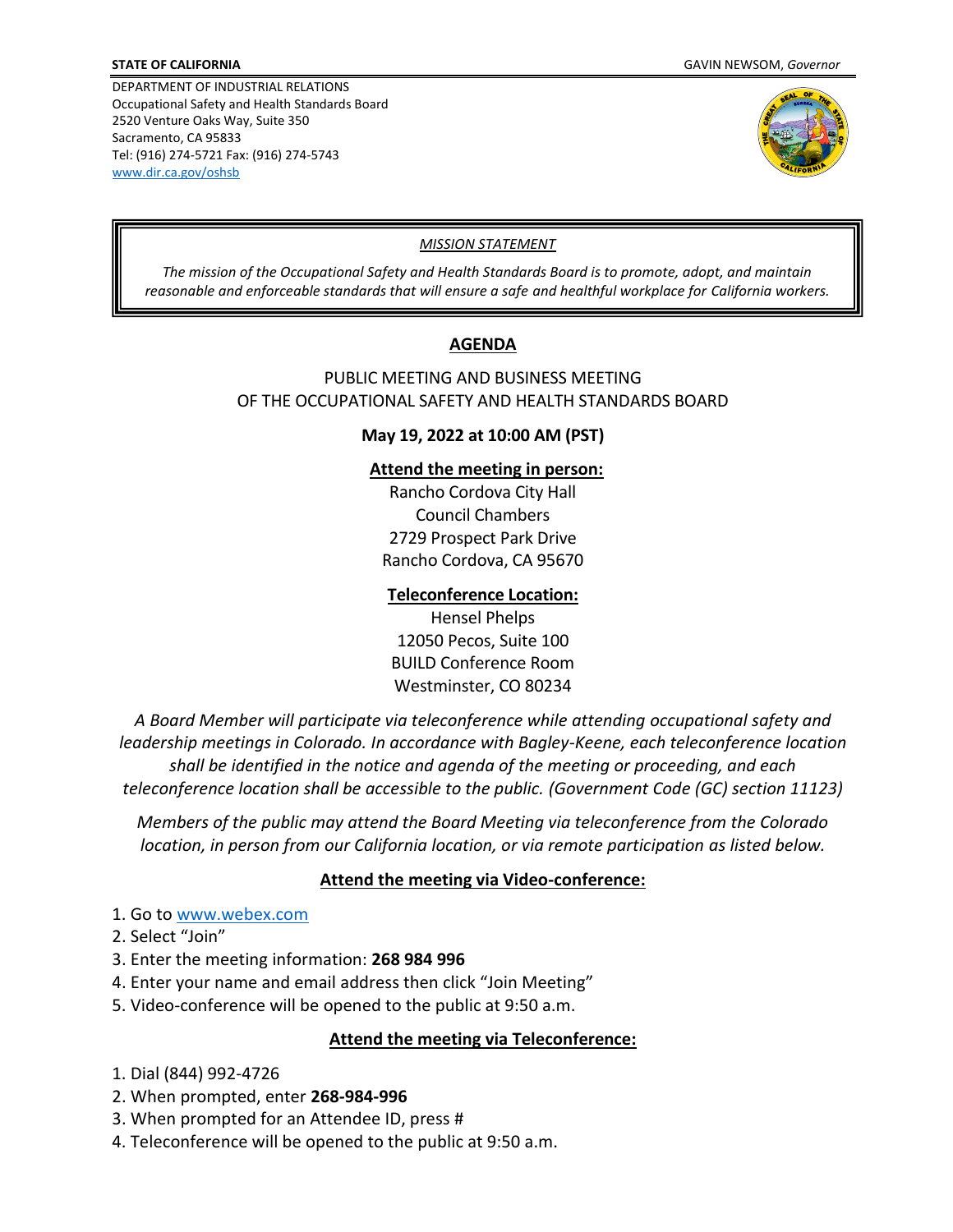# **Live video stream and audio stream (English and Spanish):**

- 1. Go to<https://videobookcase.com/california/oshsb/>
- 2. Video stream and audio stream will launch as the meeting starts at 10:00 a.m.

## **Public Comment Queue:**

 Those attending the meeting remotely who wish to comment on agenda items may submit a request to be added to the public comment queue either in advance of or during the meeting through one of the following methods:

 **ONLINE:** Provide your information through the online comment queue portal at <https://videobookcase.org/oshsb/public-comment-queue-form/>

 **PHONE:** Call **510-868-2730** to access the automated comment queue voicemail and provide\*: 1) your name as you would like it listed; 2) your affiliation or organization; and 3) the topic you would like to comment on.

 *\*Information requested is voluntary and not required to address the Board.* 

## I. **CALL TO ORDER AND INTRODUCTIONS**

## II. **PUBLIC MEETING (Open for Public Comment)**

 This portion of the Public Meeting is open to any interested person to propose new or revised standards to the Board or to make any comment concerning occupational safety and health (Labor Code section 142.2). *The Board is not permitted to take action on items that are not on the noticed agenda, but may refer items to staff for future consideration.* 

 This portion of the meeting is also open to any person who wishes to address the Board on any item on today's Business Meeting Agenda (GC section 11125.7).

 Any individual or group wishing to make a presentation during the Public Meeting is requested to contact Sarah Money, Executive Assistant, at (916) 274-5721 in advance of the meeting so that any logistical concerns can be addressed.

- A. PUBLIC COMMENT
- B. ADJOURNMENT OF THE PUBLIC MEETING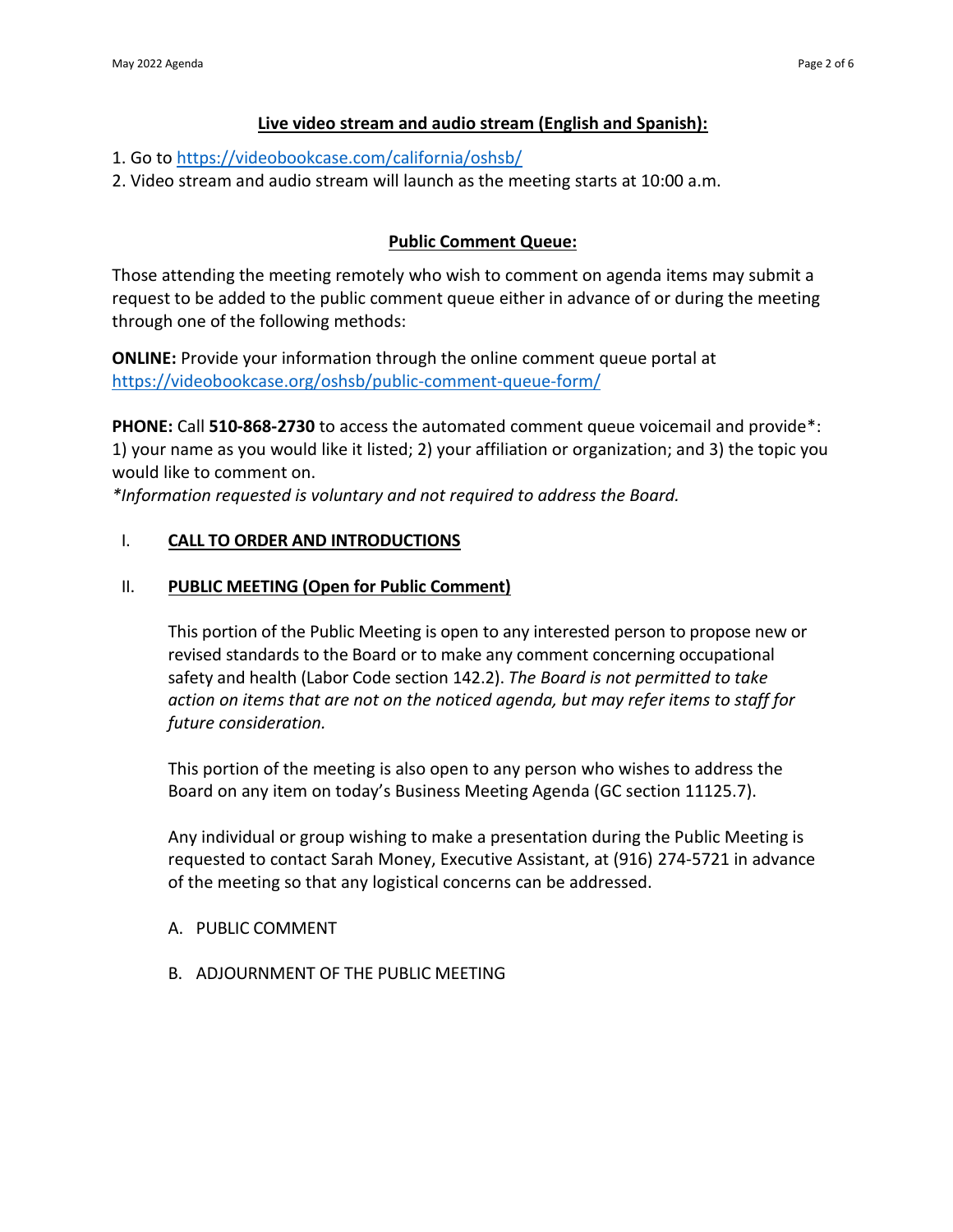## III. **BUSINESS MEETING – All matters on this Business Meeting agenda are subject to such discussion and action as the Board determines to be appropriate.**

The purpose of the Business Meeting is for the Board to conduct its monthly business.

- A. PROPOSED PETITION DECISION FOR ADOPTION
	- **[Petition File No. 595](https://www.dir.ca.gov/oshsb/petition-595.html)**  1. Matthew Cross

 Petitioner requests to add a new standard to General Industry Safety Orders to require manual material handling (MMH) carts include a built-in or self-contained means of securing the handholds. The handholds must be secured prior to transporting the load and capable of withstanding the expected forces based on the cart capacity and ground conditions. The proposal would also require MMH cart manufacturers to notify employers who have purchased non-conforming MMH carts to replace or phase-out their non-conforming carts.

- B. PROPOSED VARIANCE DECISIONS FOR ADOPTION
	- 1. **[Consent Calendar](https://www.dir.ca.gov/oshsb/propvariancedecisions.html)**
- C. REPORTS
	- 1. Division Update
	- 2. Legislative Update
	- 3. Executive Officer's Report
- D. NEW BUSINESS
	- 1. Future Agenda Items

 Although any Board Member may identify a topic of interest, the Board may not substantially discuss or take action on any matter raised during the meeting that is not included on this agenda, except to decide to place the matter on the agenda of a future meeting. (GC sections 11125 & 11125.7(a).).

E. CLOSED SESSION

## Matters on Appeal

- 1. 22-V-023T Building Zone Industries, Inc. (BZI)
- 2. 22-V-054T Operating Engineers Local 3, District 80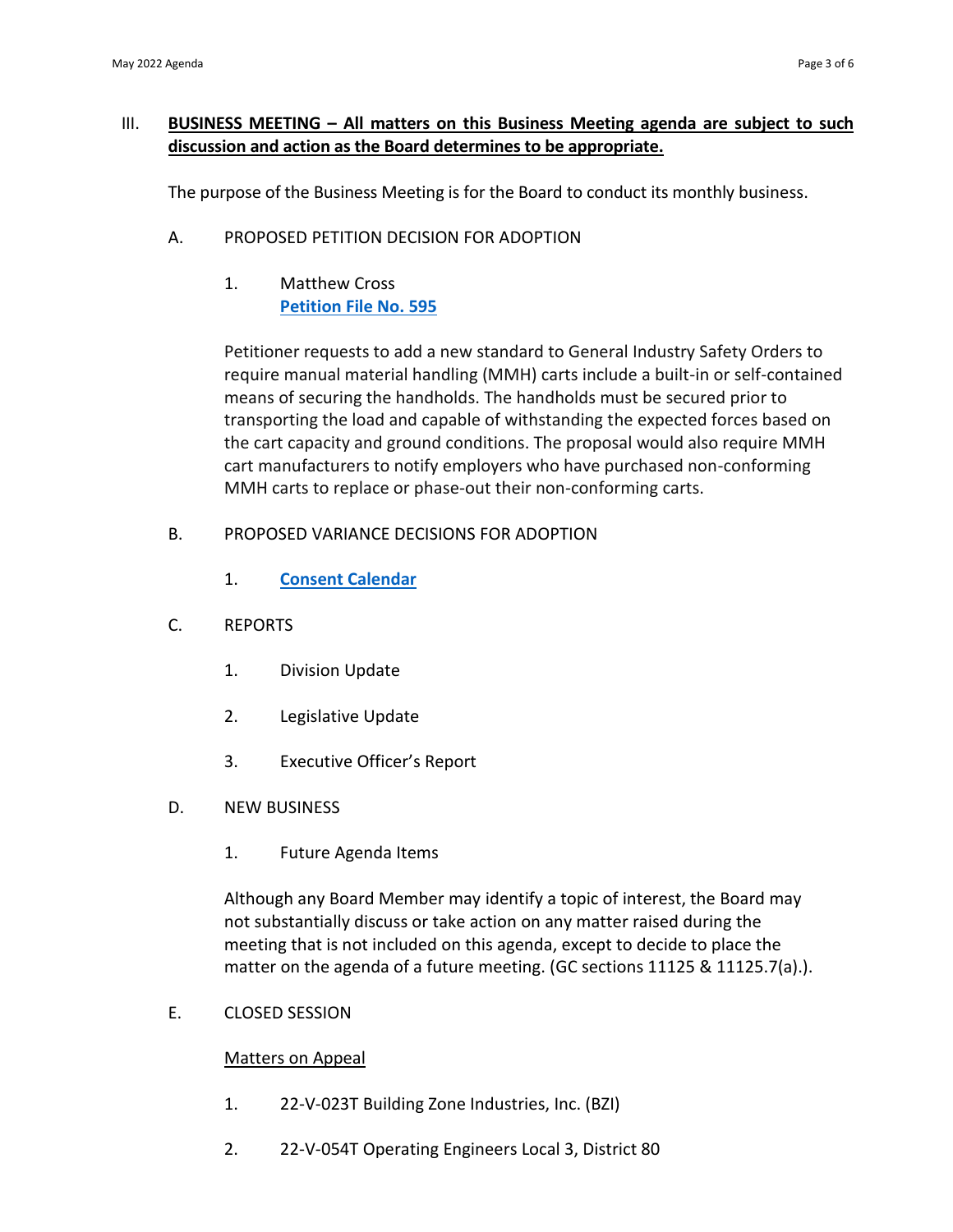#### Matters Pending Litigation

- 1. Western States Petroleum Association (WSPA) v. California Occupational Safety and Health Standards Board (OSHSB), et al. United States District Court (Eastern District of California) Case No. 2:19-CV-01270
- 2. WSPA v. OSHSB, et al., County of Sacramento, CA Superior Court Case No. 34-2019-00260210

#### Personnel

- F. RETURN TO OPEN SESSION
	- 1. Report from Closed Session

#### G. ADJOURNMENT OF THE BUSINESS MEETING

| <b>Next Meeting:</b> | June 16, 2022                |
|----------------------|------------------------------|
|                      | Cal/EPA Building             |
|                      | <b>Byron Sher Auditorium</b> |
|                      | 1001   Street                |
|                      | Sacramento, CA 95814         |
|                      | $10:00$ a.m.                 |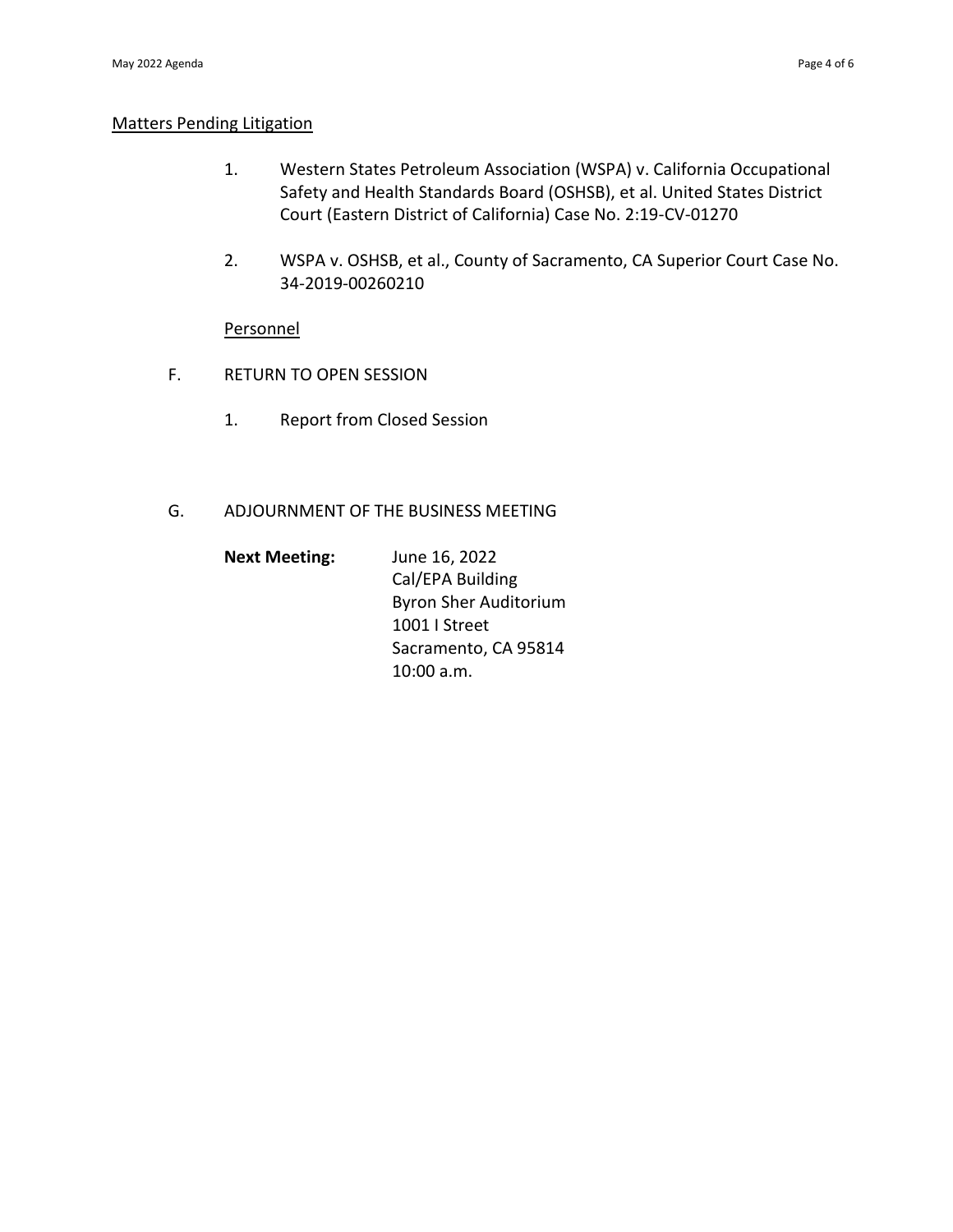## **CLOSED SESSION**

1. If necessary, consideration of personnel matters. (GC section 11126(a)(1)).

2. If necessary, consideration of pending litigation pursuant to GC section 11126(e)(1).

#### **PUBLIC COMMENT**

 Efforts will be made to accommodate each individual who has signed up to speak. However, given time constraints, there is no guarantee that all who have signed up will be able to address the State body.

 Each speaker is invited to speak for up to two minutes. The Board Chair may extend the speaking time allotted where practicable.

The total time for public comment is 120 minutes, unless extended by the Board Chair.

The public can speak/participate at the meetings before items that involve decisions.

In addition to public comment during Public Hearings, the Occupational Safety and Health Standards Board (Board) affords an opportunity to members of the public to address the Board on items of interest that are either on the Business Meeting agenda, or within the Board's jurisdiction but are not on the noticed agenda, during the Public Meeting. The Board is not permitted to take action on items that are not on the noticed agenda, but may refer items to staff for future consideration. The Board reserves the right to limit the time for speakers

#### **DISABILITY ACCOMMODATION NOTICE**

 Disability accommodation is available upon request. Any person with a disability requiring an accommodation, auxiliary aid or service, or a modification of policies or procedures to ensure effective communication and access to the public hearings/meetings of the Occupational Safety and Health Standards Board should contact the Disability Accommodation Coordinator at (916) 274-5721 or the state-wide Disability Accommodation Coordinator at 1-866-326-1616 (toll free). The state-wide Coordinator can also be reached through the California Relay Service, by dialing 711 or 1-800-735-2929 (TTY) or 1-800-855-3000 (TTY-Spanish).

 Accommodations can include modifications of policies or procedures or provision of auxiliary aids or services. Accommodations include, but are not limited to, an Assistive Listening System (ALS), a Computer-Aided Transcription System or Communication Access Realtime Translation (CART), a sign-language interpreter, documents in Braille, large print or on computer disk, and audio cassette recording. Accommodation requests should be made as soon as possible. Requests for an ALS or CART should be made no later than five (5) days before the meeting.